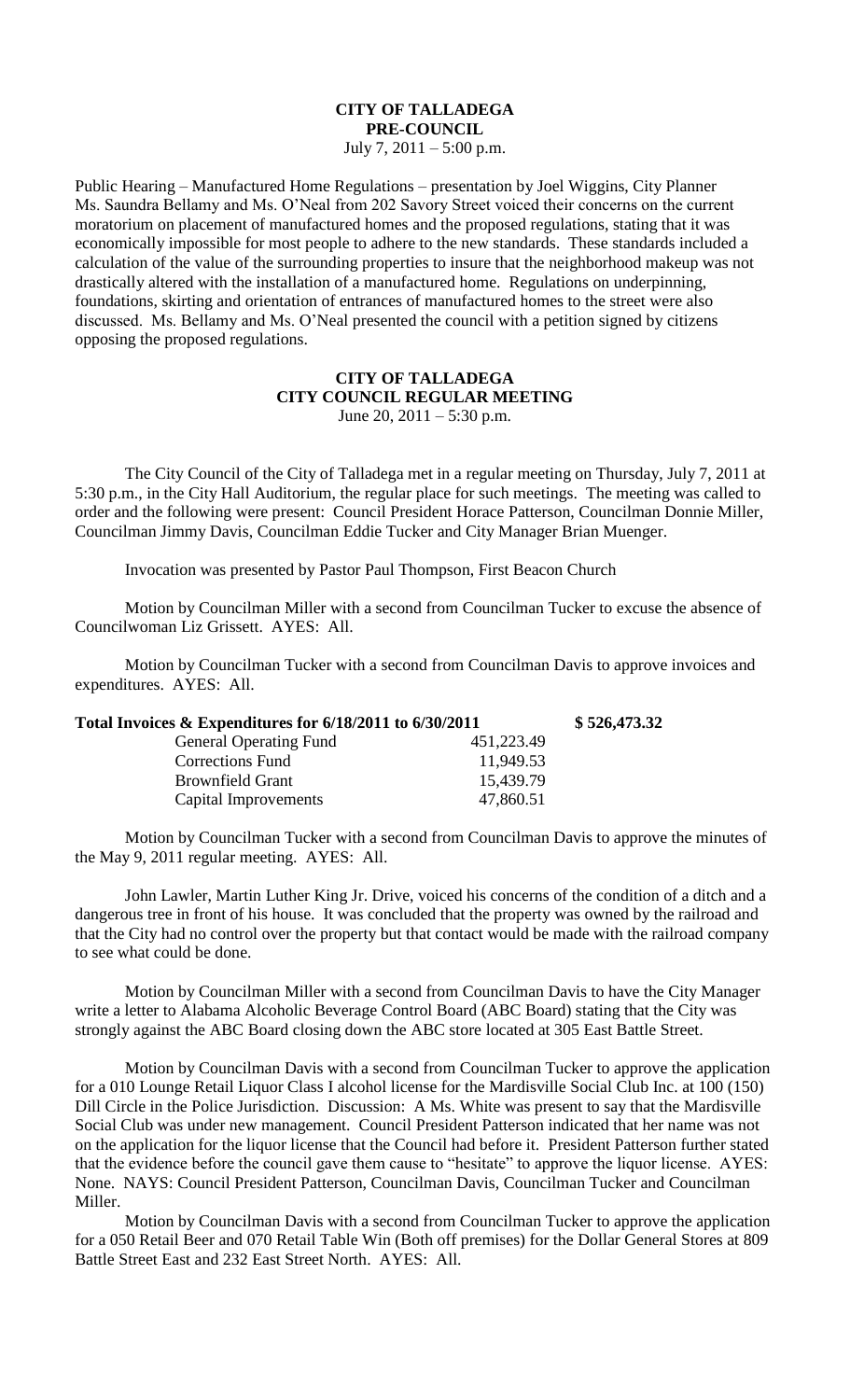**Resolution #2264** approval of a contract with McCartney Construction for Phase 2 Paving Project for a total cost of \$546,661.35.

Motion by Councilman Davis with a second from Councilman Miller to approve Resolution #2264. Roll Call. AYES: All.

**Ordinance #1693** zoning of property annexed into the Talladega City Limits through Legislature of State of Alabama fully described in HB#921, approved by Governor Riley on May 20, 2009, as M-1 Limited Industrial Zoning District. (*tabled at last meeting)*

It was the consensus of the Council to send Ordinance #1693 back to the Planning Commission for re-evaluation. Councilman Davis stated that the goal of the annexation should still be for commercial- ization of this area. Councilman Tucker stated that commercial and industrial development needs to be the focal point but that the City needed to take into consideration the desires of the citizens in the annexed area.

**Ordinance #1696** adopting regulations for Manufactured Homes and Manufactured Home Parks as part of the Talladega Zoning Ordinance.

Council President Patterson voiced his disapproval of the lifting of the mobile home overlay and allowing manufactured homes everywhere in the City. Councilman Tucker stated that he wanted to go ahead and vote on the issue because a decision on this topic had been delayed for over four years. He further stated that "junk trailers" would not be allowed because of the parameters that were set forth in the ordinance. Councilman Miller stated he liked the idea of a manufactured home with underpinnings and the regulations on the mobile home park, but that the issue was still confusing and suggested that it be tabled until he could get a better understanding of the plan. Ordinance #1696 was tabled until the next meeting.

**Ordinance #1697** setting the hours during which polls will be opened for voting in the 2011 elections and all subsequent elections.

Motion for immediate consideration of Ordinance #1697 by Councilman Tucker with a second from Councilman Miller. Roll Call. AYES: All

Motion for the reading of the heading only of Ordinance #1697 by Councilman Tucker with a second from Councilman Davis. Roll Call. AYES: All.

AN ORDINANCE TO DETERMINE AND ESTABLISH THE HOURS DURING WHICH POLLS WILL BE OPENED FOR VOTING IN THE 2011 CITY OF TALLADEGA, ALABAMA, MUNICIPAL ELECTION AND ALL SUBSEQUENT ELECTIONS FOR MAYOR, CITY COUNCIL AND TALLADEGA CITY BOARD OF EDUCATION

Motion for adoption of Ordinance #1697 from Councilman Tucker with a second from Councilman Miller. Roll Call. AYES: All.

Motion by Councilman Davis with a second by Councilman Miller to approve invoices and expenditures for the Water Department. AYES: Council President Patterson, Councilman Davis, and Councilman Miller; NAY: Councilman Tucker.

| Water Department Expenditures for 6/22/11 to 7/1/2011 |            | \$264,002.61 |
|-------------------------------------------------------|------------|--------------|
| Revenue                                               | 103,375.00 |              |
| <b>Operations Fund</b>                                | 160,627.61 |              |

City Clerk Beth Cheeks reminded the Council that the City would be participating in the 2011 Sales Tax Holiday the weekend of August 5-7, 2011.

Motion by Councilman Miller with a second from Councilman Davis to approve the Police Department's hiring request to fill to recently vacated positions. AYES: All.

City Manager Brian Muenger announced that the City was recently awarded a Fire Protection and Safety Grant (FP&S) in the amount of \$46,129 to purchase more than 3500 smoke detectors to be distributed to high risk residents and equipment to conduct an education outreach program.

Council President Patterson asked the City Manager to address the concerns of a couple of citizens as to how the money for the Brownfield grant had been spent so far. City Manager Muenger read from a memo which provided the Brownfield grant fund expenditures ups to July 2011: